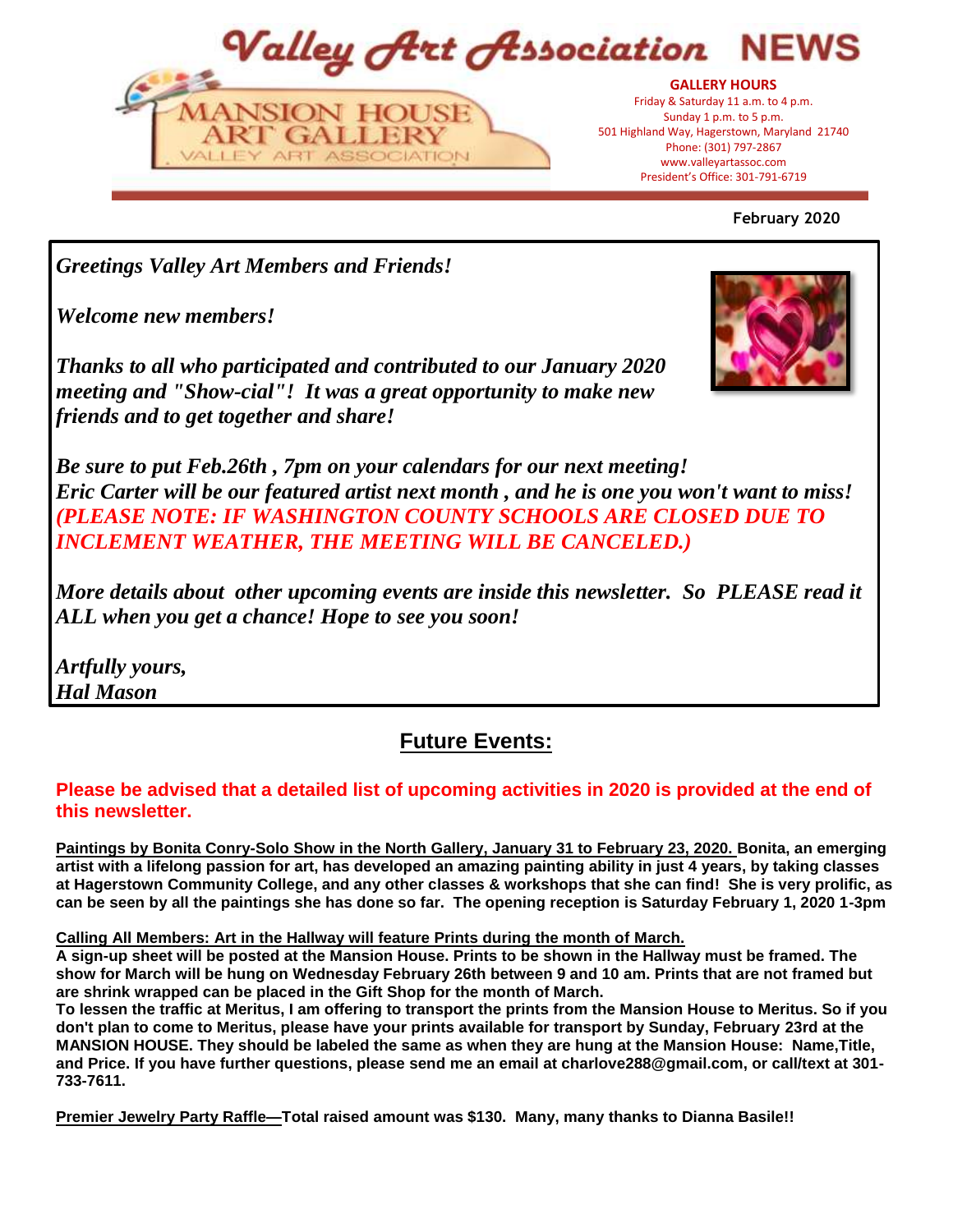#### **Painting Groups at the Mansion House.**

**Tuesday: 10am to 3--ish Call Donna Mason 301-791-6719. Check with Donna (text or call 301-491-2899) before coming each week in case of a day change.**

**Wednesday: 10am to 1pm. Bring your paints, any medium, then join us for lunch at a local restaurant. For more information call Ruth Peyton at 301-223-8688 or Audrey Mentzer at 301-739-8112.**

#### **Oil and Acrylic Art Classes with Marjorie Tressler**

**Marjorie Tressler will now be teaching 2 classes, both in oil and acrylic at the Mansion House. Continuing: the 1st and 3rd Wednesday evenings 6:30-8:30pm, NEW CLASS: MONDAY AFTERNOON 1-4PM starting January 6th 2020. Both classes are for the novice to the advanced painters who want to learn how to improve their painting and drawing skills covering portrait, still life and landscape. \$65.00 for six classes continuous: for more information please contact: marjorietressler@comcast.net or 717-762-6791.**

#### **Figure-Drawing at the Mansion House: February Mondays, 10 - 1.**

**If the schools are closed due to bad weather, the session will be canceled. Upcoming dates: February 3, 10, 17 and 24. Professional male and female models. No instruction. Only cost is shared model fees. Contact Elaine Wolfe at valleyartinfo@gmail.com or 304-754-5116 with any questions.**

#### **Michael Davis Two-Day Portrait Workshop: Wednesday, April 8th and Thursday, April 9th, 2020**

**This is a two day, 12 hour portrait workshop with Michael Davis. This workshop will have a live model for the full time period. Cost is \$140 for VAA and Washington County Museum of Fine Art members, and \$160 for nonmembers. There will be an additional model fee of \$20. Lunch will be included. To register, please contact Elaine Wolfe valleyartinfo@gmail.com or call 304-754-5116..** 

#### **Katriel Srebnik: Painting People In Interiors**

**This is a one-day, 8 hour workshop on Tuesday, May 5, at the Mansion House. Artists welcome to work in watercolor, gouache, acrylic or oil. Cost is \$125.00. See his remarkable bio and work at SreGallery.com. To register and for details/materials list, contact Katriel Srebnik at infoSreGallery@gmail.com or call 843-580-8488.**

**Some of the Upcoming Workshops - Details to Follow in the March Newsletter David Bottini: One day, Thursday, June 18, landscape painting glazing with acrylics. Nicole Troup: One day, Thursday, September 10, "Drawing the Portrait". Brendan Rich: A series of two hour hands-on workshops on subjects such as making paints by hand, and pewter casting, materials will be provided by the artist at cost.** 

#### **Upcoming Classes with Lynn Ferris**

**Six weeks of watercolor painting with Lynn Ferris, Thursday mornings, July 9 - August 13. For details and to register, contact Lynn Ferris at ferrislynn@yahoo.com or 304-258-1651. This class fills up quickly!**

#### **MEMBERS OUTSIDE ACTIVITIES**

**The following section of this newsletter includes activities that our busy members are involved in. Please pay special attention to this section and hopefully you will be able to attend or take part in some of these events.**

#### **Virginia Hair - A Sixty Year Retrospective:**

**Beautiful solo exhibition January 7 - February 16, 2020, reception on Saturday, February 8, 2 - 4pm (rain, snow or shine). Burgin Center for the Arts, Cofrin Gallery, The Mercersburg Academy, 300 E. Seminary Street, Mercersburg, PA**

**Many congratulations to VAA member, Nicole Troup, who won First Prize for 2-D art, with her beautiful painting, "Vitiligo Beauty", at the Washington County Arts Council's Annual Community Art Show: The Best Local Art of 2019! Congratulations go also to the following VAA members whose work was also selected for the show - Jennie Avila, Guy Terry Kuhn, Susan McNally, John Mullican, Elaine Wolfe and Stephen Wright.**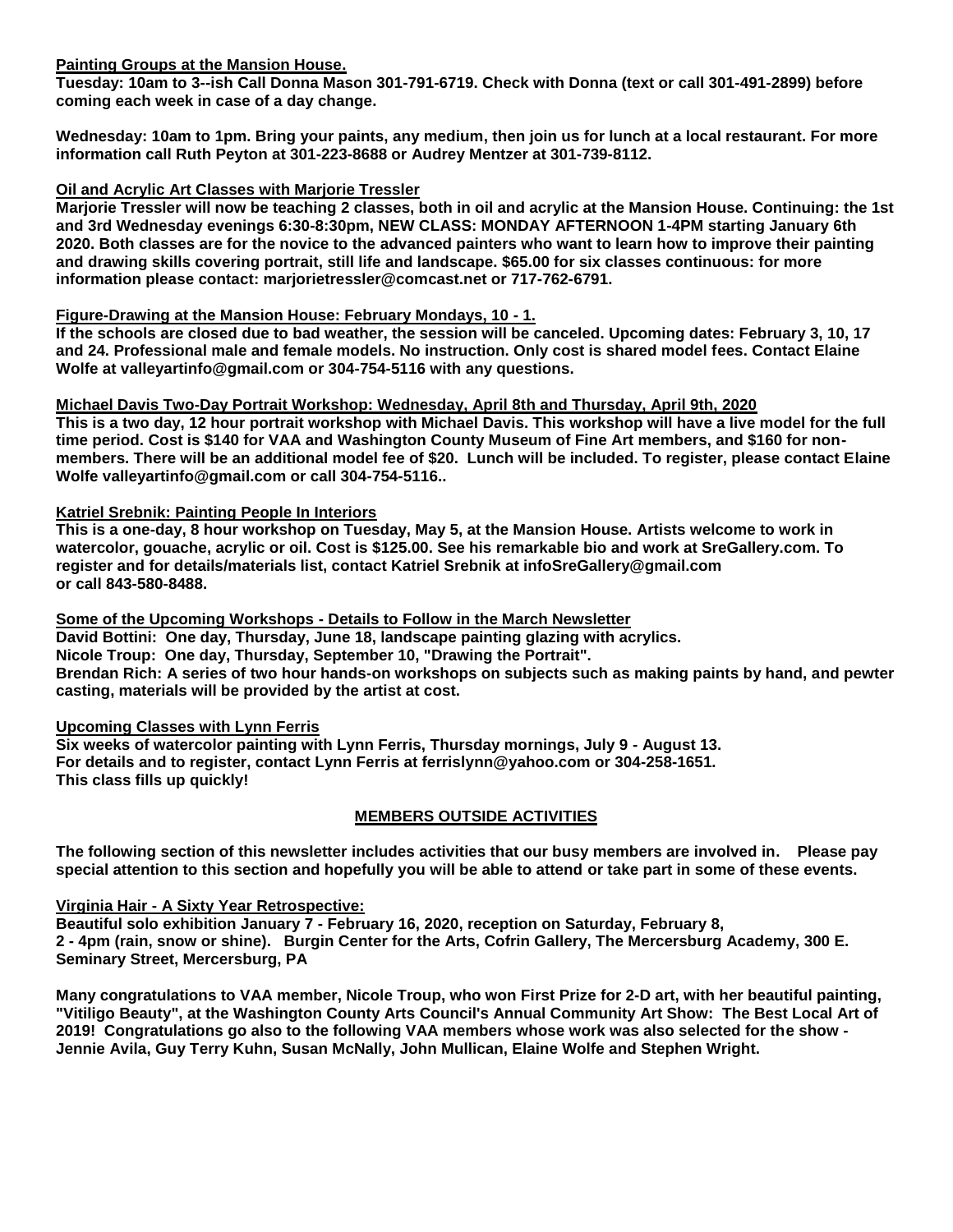#### **Artisans Connection: Monday, February 10, 2020 at 6:30-8:30**

**This month's theme will be of course Valentines Day, and all things about love, chocolate and the love of the ARTS!!! Please bring poems , art, chocolate, music and most of all your love of the ARTS !!!. We are excited to announce that the Artisans Connection home gallery for our monthly gatherings is now in a new location! We will be gathering in the MUSIC MAKERS: a space located at 46 West Main Street, Waynesboro, PA. Of course we will continue to enjoy being hosted by other galleries/studios periodically and those visits will be preannounced. We are looking forward to a new year of more expanded opportunities in this larger space. As special thank you to all of those associated with the MUSIC MAKERS for so graciously extending the use of their facility to the Artisans Connection.**

**4th Biennial Maryland Regional Juried Art Exhibition (BMRE) Presented by the University of Maryland Global Campus is from December 8, 2019 to March 15, 2020, at the UMGC Arts Gallery, Lower Level. Phillip Grove and David Bottini have had works selected for the exhibition. These are among 68 works chosen by jurors from artists in Maryland, Washington D.C. and Virginia. The UMGC Arts Gallery is open daily 9 AM to 9 PM. The reception is on Thursday, December 12, from 5 to 7 PM; RSVP by calling 301--985-7937 or visiting umgc.edu/artrsvp.**

**Destination Arts, Waynesboro 42 West Arts Gallery Fine Arts and Crafts, 42 West Main Street, Waynesboro. Come in and browse or make a purchase from local artists, and fine craftsmen. Open: Wednesday 12 – 3; Thursday 1 – 4; Friday 5 – 8; Saturday 10am-4pm; Sunday 1 – 4. Artist Janie Moltrup, professional photographer will be our guest artist for the months of January and February. Janie has been a member of the Valley Art Association for many years and served on the Board there as well. For further information on the many activities that take place here, please get in touch with either Donna or Denny at 717-762-8394 or email artsyfolksatembarqmail.com.**

**The Tuscarora Wildlife Education Project (www.twep.org) is inviting artists to take part in their annual Middle School/High School Art Show Open House. The date is Sunday, April 5, 2 - 4pm. Artists are cordially invited to bring something to work on and to display their artwork. This is a great opportunity to meet with many young students, their teachers and their families. Please contact Sheila Snider, Director, 717-328-2126, 4881 Ft. Loudon Road, Mercersburg, PA 17236.**

#### **\*All Member (and Solo) Shows 2019-2020**

**All artwork should be ready to hang with a wire on the back. Paintings can be dropped off the weekend before the show during open hours: 11 to 4 on Friday and Saturday and 1 to 5 on Sunday. Drop/off pick up on Tuesday morning before the show opens. The new show will be hung from 10 AM to 12 Noon and anyone willing to help will be welcomed with open arms.** 

| Month                                            | <b>Title/Exhibitor</b>                                            | Drop Off<br><b>Dates</b>      | <b>Opening</b>     | <b>Closing</b>             | <b>Pick Up Date</b>    |
|--------------------------------------------------|-------------------------------------------------------------------|-------------------------------|--------------------|----------------------------|------------------------|
| February 2020                                    | <b>Bonita Conry Solo Show</b>                                     | <b>NA</b>                     | January 31<br>2020 | <b>February 23</b><br>2020 | <b>NA</b>              |
| <b>March 2020</b>                                | <b>Nicole Troup Solo Show</b><br>"My Story"                       | <b>NA</b>                     | February 28        | March 29                   | <b>NA</b>              |
| <b>April 2020</b>                                | <b>Waynesboro Studio Art</b><br>$Club^*$                          | <b>NA</b>                     | April 3            | April 26                   | <b>NA</b>              |
| <b>May 2020</b>                                  | In My Garden* (Blossoms,<br><b>Bees, Butterflies &amp; Birds)</b> | <b>April 24-26</b>            | May 1              | <b>May 31</b>              | June 2                 |
| <b>June &amp; July 2020</b>                      | Art Is For Everyone*                                              | May 29-31                     | June 5             | July 26                    | July 28                |
| August 2020                                      | Vacay Daze* (Vacations)                                           | <b>July 24-26</b>             | July 31            | <b>August 30</b>           | September 1            |
| <b>September (Labor Day</b><br><b>Show) 2020</b> | <b>Working Life: Hands, Mind</b><br>& Heart*                      | <b>August 28-30</b>           | September 4        | <b>September</b><br>27     | <b>September</b><br>29 |
| October 2020                                     | "Earth, Wind and Fire"*                                           | <b>September</b><br>$25 - 27$ | October 2          | November 1                 | November 3             |
| November 2020                                    | <b>Teachers/Students Show*</b><br>(see note below)*               | <b>NA</b>                     | November 6         | <b>November</b><br>29      | <b>NA</b>              |
| December 2020-<br>January 2021                   | Dazzle*                                                           | November 27-<br>29            | December 4<br>2020 | January 31,<br>2021        | February 2,<br>2021    |

*(The "Teachers/Student" Show will feature Valley Art members who are teachers exhibiting with their students.)*